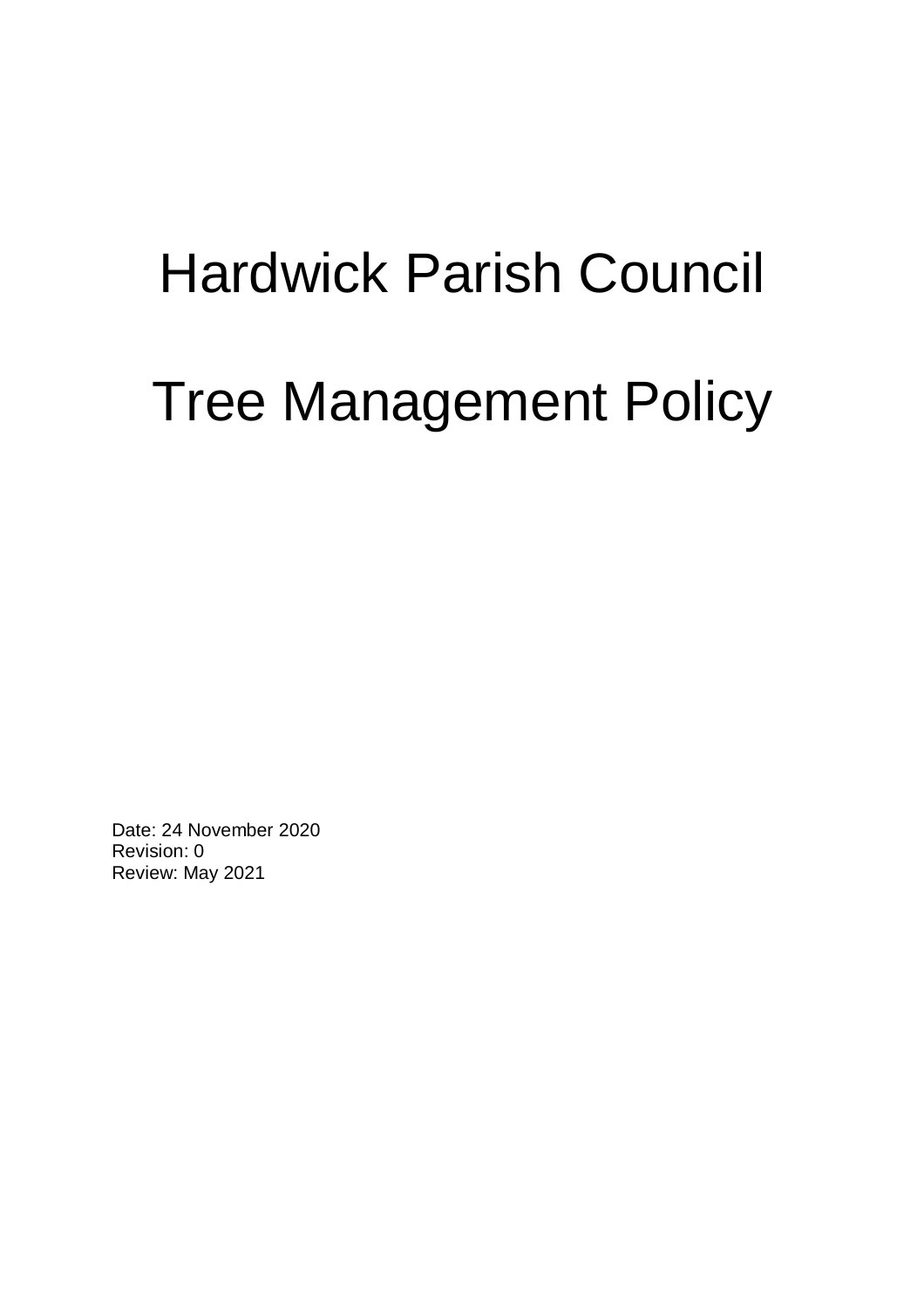## **Contents**

| TREES ON HARDWICK PARISH COUNCIL OWNED / MANAGED LAND 2             |
|---------------------------------------------------------------------|
|                                                                     |
|                                                                     |
|                                                                     |
|                                                                     |
|                                                                     |
|                                                                     |
|                                                                     |
| Trees affecting reception (Television / Satellite / Solar Panels) 5 |
|                                                                     |
|                                                                     |
|                                                                     |
|                                                                     |
|                                                                     |
| 7                                                                   |
|                                                                     |
|                                                                     |
|                                                                     |
|                                                                     |
|                                                                     |
|                                                                     |
|                                                                     |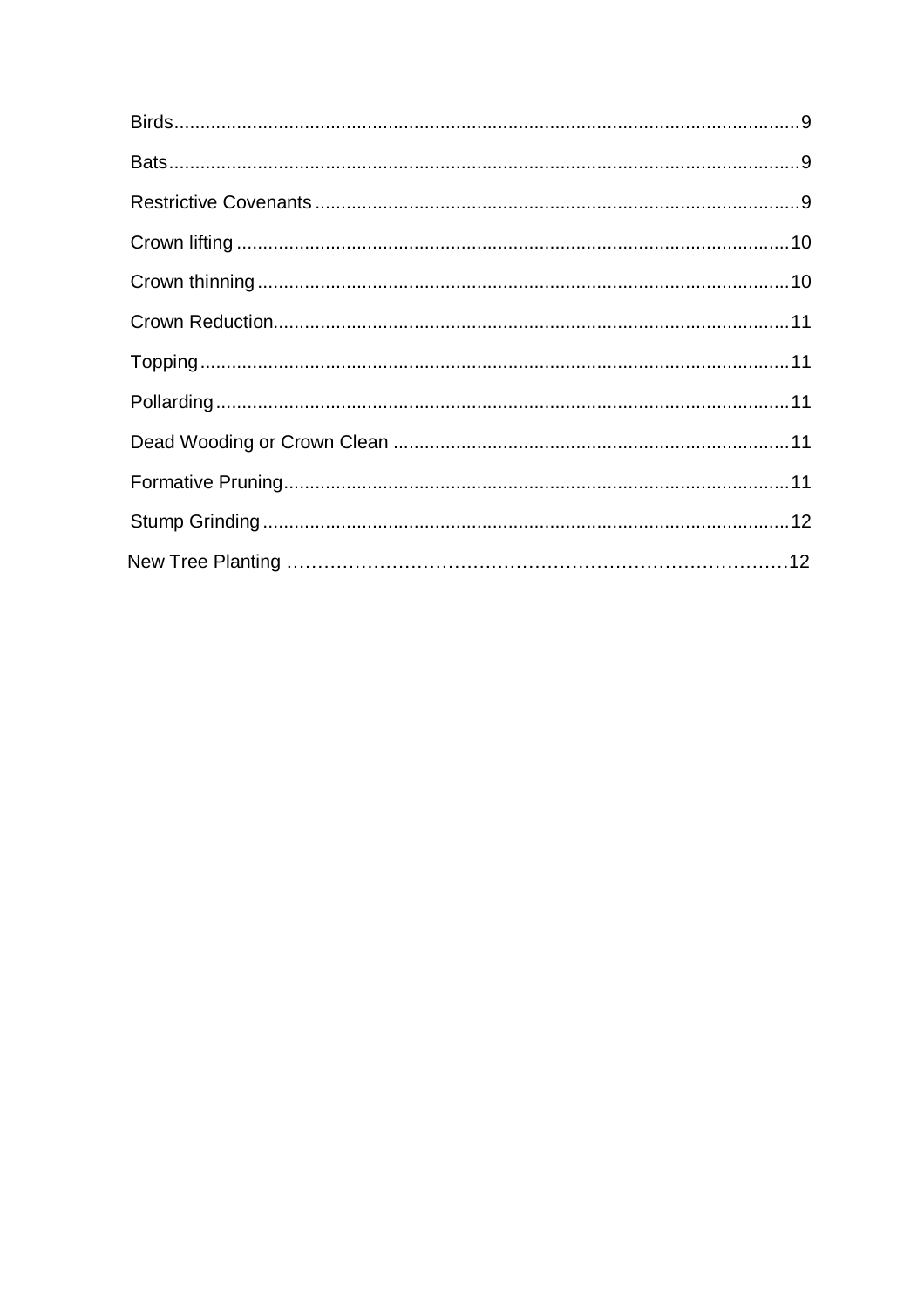## **INTRODUCTION**

Hardwick Parish Council has adopted parts of Cambridgeshire County Council's Tree Management Policy which are relevant in order to maintain a consistent approach to tree management in the village of Hardwick.

Trees are a highly valued feature within the village of Hardwick; they make an enormous contribution to the character and beauty of our landscape and create /maintain environments rich in biodiversity. Hardwick Parish Council values its trees and recognises both the human and environmental benefits of having a healthy and sustainable tree population.

We also recognise that although trees are a positive feature, they can be the cause of a range of problems, from being a nuisance or inconvenience to potentially causing serious injury or even death. As a tree owner we have a direct responsibility for ensuring our trees do not pose a danger to the public or property and are managed appropriately. This policy sets out our approach to tree management.

We aim to inspect our tree stock at an appropriate frequency, depending upon number of pedestrians, vehicles and other targets either passing beneath or within falling distance of the tree, to ensure continued public safety. Following inspection the trees will be assigned a risk classification which will inform their prioritisation for maintenance works.

## **POLICY SCOPE**

This policy applies to all trees under Hardwick Parish Council ownership / management, regardless of their location.

Although, we believe this policy to be as comprehensive as possible, we acknowledge it does not cover every situation. We reserve the right to exercise discretion in application of this policy when to do so would be in the best interests of the Council and its residents. **THE IMPORTANCE OF TREES IN THE URBAN AND RURAL LANDSCAPE** 

Trees are important features in the landscape. They help to create an attractive environment, making the Parish a better place to live, work, study and visit. They bring colour and contrast, screen unsightly structures, give privacy and soften the hard lines of streets and landscapes. Not only do trees have a visual quality, but they also enhance the environment in less obvious ways:

- they improve air quality by filtering airborne dust, smoke and fumes;
- they absorb traffic noise in built-up areas and can help limit noise pollution;
- they reduce temperature extremes by providing shelter in hot weather and insulation in cold weather; trees adjacent to buildings can reduce air conditioning and heating costs;
- they act as a screen, increasing privacy in residential roads and gardens;
- they convert carbon dioxide to oxygen, increasing the quality of the air locally and helping to reduce the 'greenhouse effect';
- they provide food and habitat for birds and other wildlife, thus supporting nature conservation value and biodiversity;
- Research has shown that trees provide many psychological and health benefits and have been shown to reduce stress significantly.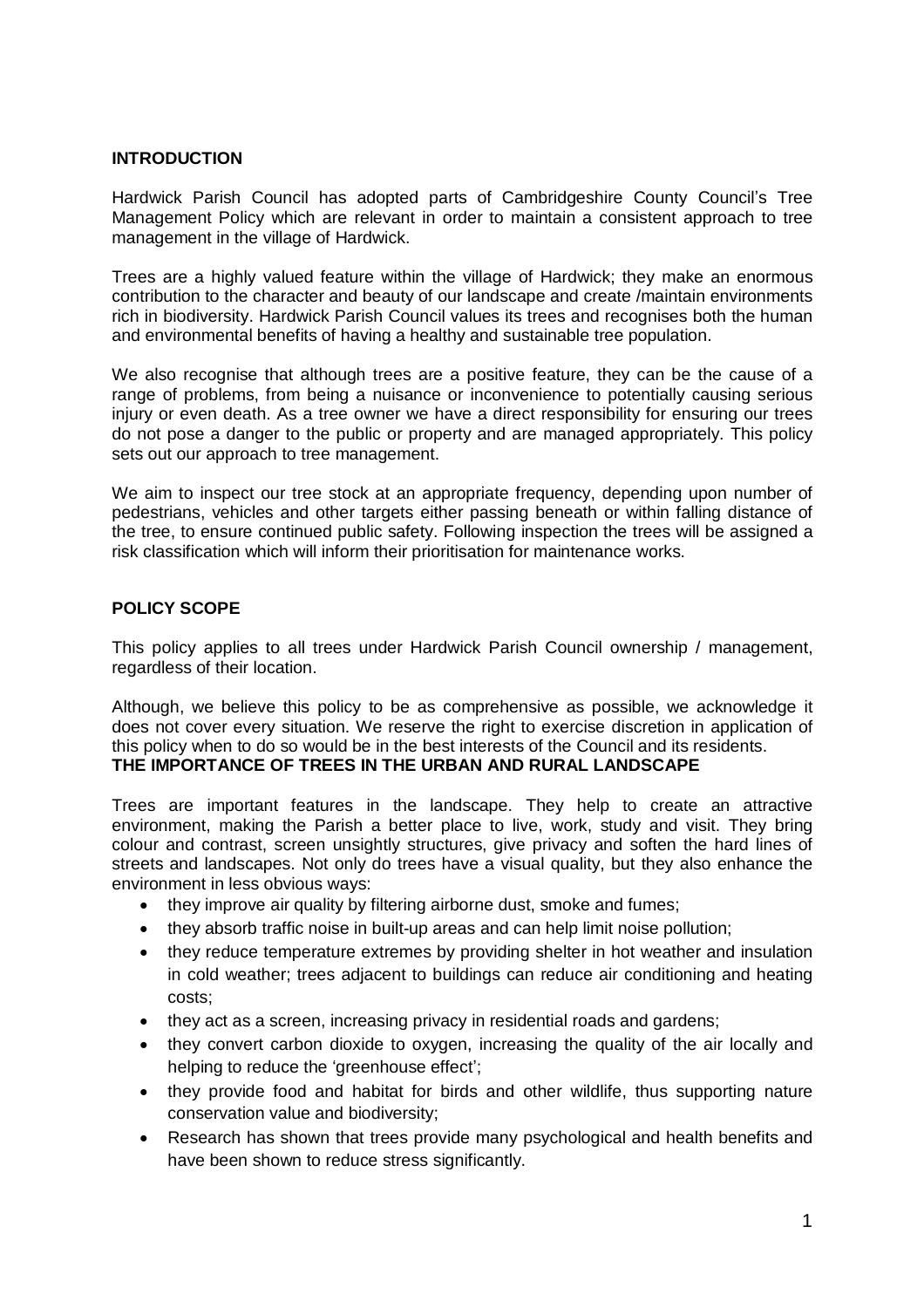## **LEGISLATION**

There is a range of legislation which has been considered during the development of this policy, for example:

The Forestry Act (1967) requires certain permissions and licences to be granted where felling of trees is proposed within a woodland setting. Hardwick Parish Council will ensure that any proposed felling is fully compliant with the requirements of the Forestry Act.

The Parish Council recognizes that Tree Preservation Orders (TPOs), in respect of trees or woodland, which is considered to have a significant impact on the amenity of a local area.

In addition to those trees protected by a Tree Preservation Order, the Town & Country Planning Act (1990) also makes special provision for trees in conservation areas.

The Wildlife & Countryside Act (1981, as amended CROW Act 2000) states that it is illegal to intentionally or recklessly damage or destroy the nest of a wild bird while that nest is in use or being built.

Bats are a European Protected Species and are protected by the Conservation of Habitats and Species Regulations 2010 and the Wildlife & Countryside Act 1981 (as amended). Causing damage to a roosting / nesting site is a criminal offence which can lead to imprisonment.

The Hedgerow Regulations (1997) introduced powers allowing important rural native hedgerows to be protected.

## **TREES ON HARDWICK PARISH COUNCIL OWNED / MANAGED LAND**

We have a responsibility to maintain trees within our ownership / management to ensure they are in a safe condition and not causing an unreasonable danger or actionable nuisance. All enquiries regarding trees on Hardwick Parish Council land should be directed to the Council on 01954 210241 or clerk@hardwick-cambs.org.uk.

#### **INSPECTION OF TREES**

We work to a risk-based approach to tree management: a programme of inspection identifying and prioritising potential hazards. The cycle of inspection for trees will be set according to their location and area of risk.

Highways trees are considered to be highest priority. The inspection cycle is determined by a number of factors including road category, traffic use, incident history, local knowledge and the presence and frequency of trees. Tree defects likely to cause a hazard are identified and the appropriate work is undertaken to remove the hazard.

#### **TREE MAINTENANCE**

Tree maintenance is currently mostly 'reactive' in nature and conducted in response to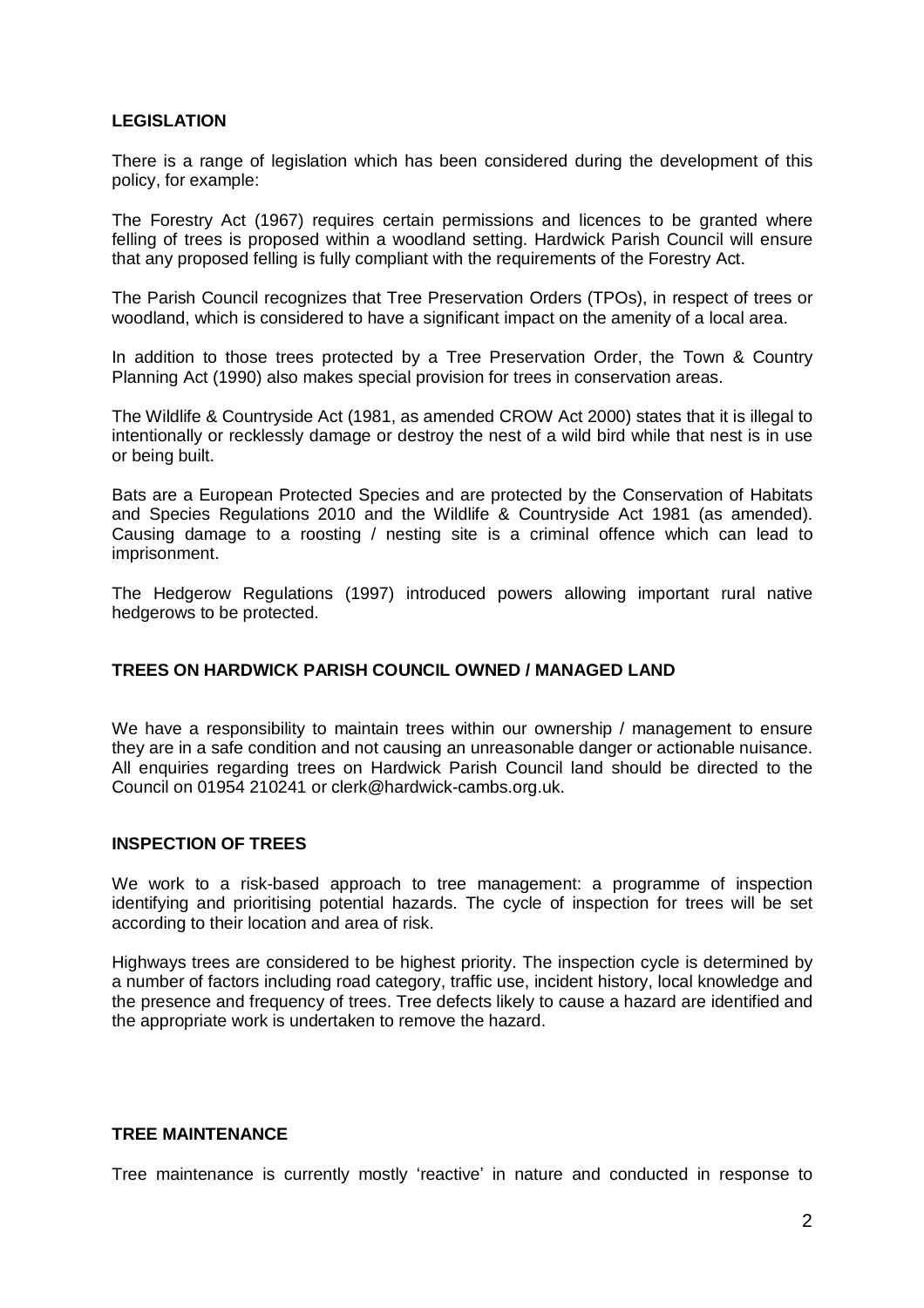reports received by the council concerning specific trees. In future, a greater level of tree maintenance work will be conducted as a result of information gathered during pro-active tree inspections. However, reactionary tree maintenance will always form a key element of overall tree maintenance operations and normally originates from the following:

- Programmed and routine inspections by a qualified tree inspector/consultant.
- ad-hoc inspections by the member with responsibility for trees following enquiries, reports and service requests;
- reports from residents;
- enquiries from County and District Councillors;
- reports from utility companies;
- cyclic maintenance:
- Emergency works (e.g. resulting from high winds).

The following categories will be used when prioritising tree works:

| <b>Priority</b>                           | <b>Response</b>                                               |
|-------------------------------------------|---------------------------------------------------------------|
| Priority 1: Urgent Public Safety          | From within 24 hours to one week depending<br>upon the risk   |
| Priority 2: Non-urgent but essential work | Between 1 to 6 months depending upon risk<br>and time of year |
| Priority 3: Desirable                     | 12 months where possible                                      |
| Non-priority                              | No action proposed                                            |

A tree could warrant immediate attention if, for example:

- it has snapped or blown over;
- it is rocking (roots are damaged);
- it is uprooted but held up by another tree or building;
- a large branch has broken off or is hanging off the tree:
- it or its branch is blocking the road or footpath;
- it or its branch is blocking access to property;
- it has fallen on to a structure, such as a building or car.

A tree may be a risk to people or property but does not require immediate attention if: for example

- it is dead;
- it is dying (few leaves in summer or dieback in the crown);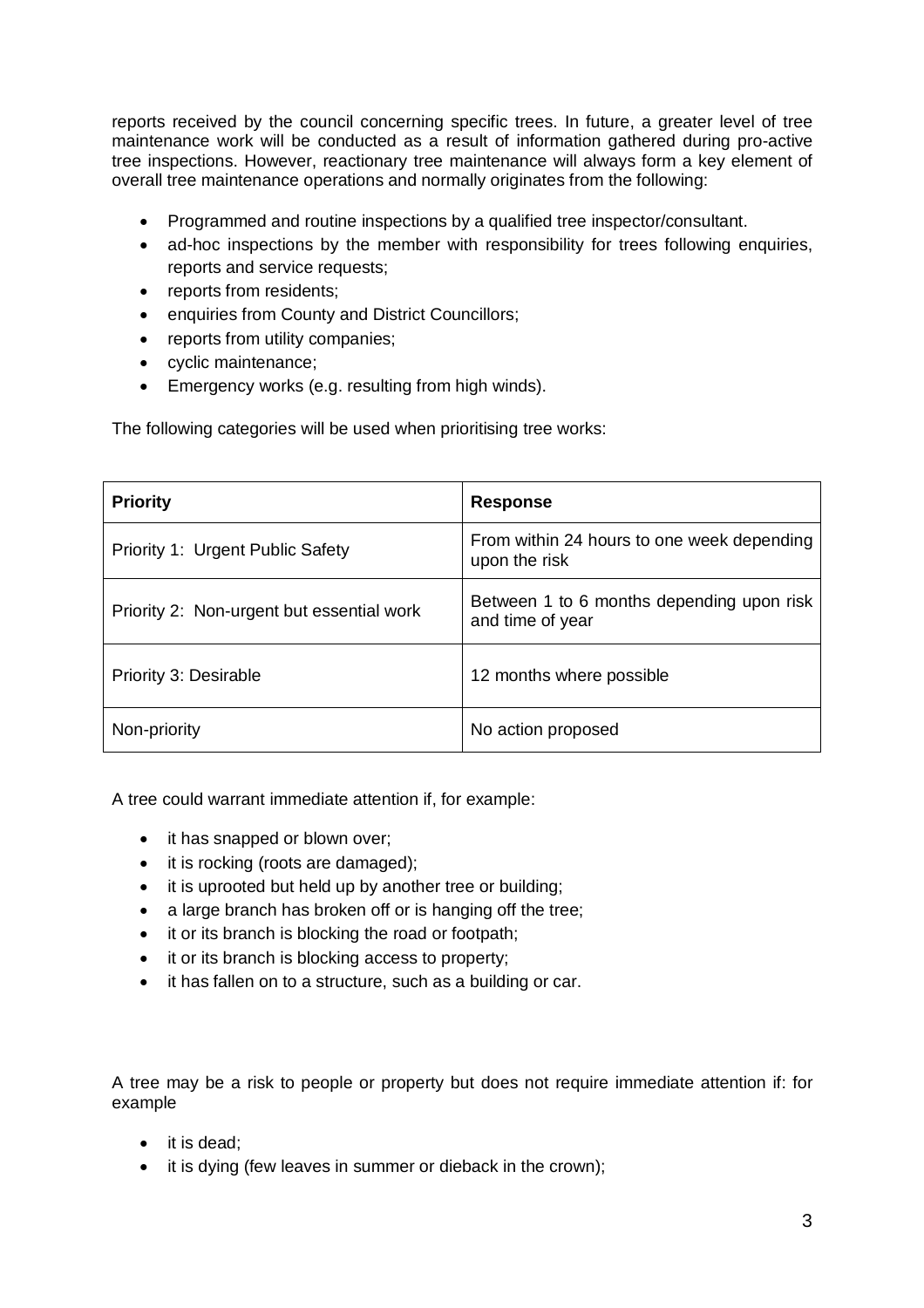- its bark is loose and falling off:
- mushrooms or fungi are growing on or near the tree;
- old splits and cracks are in the trunk or large branches;
- Smaller branches or twigs are falling from the tree.

Trees will be made safe via pruning or felling and we would use the most cost effective approach. However, for certain High Value trees we would consider other options to reduce the risk to an acceptable level. This would include options to reduce the likelihood of the tree failing or the likelihood of persons being close to the tree if it did fail.

## **PUBLICISING TREE FELLING / PRUNING**

Where works are minor such as pruning (including repeat cyclical pruning of trees) or involve removing trees that are less than 15 cm diameter (6 inches) at a height of 1.3 metres, we will not publicise the works.

Where works are more impacting, for example, felling larger trees, carrying out works to a veteran tree or a tree with a Tree Protection Order (TPO), we will erect an informative site notice on or very close to the affected tree. If more than one tree at the same location are affected it may be more appropriate to erect a site notice including a map / schedule. We will also tell 10 houses opposite and either side by letter (if applicable), copying in the relevant residents' association / community groups as they are known to us and the ward Councillors.

If a tree scheme (felling, pruning or planting) is judged to be more impacting on the local area we will consider more publicity as appropriate.

Where a competent officer has determined that the tree should be felled on public safety grounds there will be no public consultation and no right of objection.

## **DEALING WITH TREE CARE**

While works are sometimes necessary to ensure that trees are in a safe and healthy condition.

We receive many requests and complaints regarding trees. It is important that individual issues are dealt with consistently and that decisions are balanced against the positive contribution that trees make to the environment and enjoyment of the Parish by local residents and visitors. Many of the complaints received involve minor or seasonal issues that are generally considered to be foreseeable or social problems associated with living near trees, which can often be minimised through careful pruning and careful species selection when planting.

In all cases, consideration will be given as to whether the tree in question meets the necessary criteria for protection.

To ensure that requests for works to trees are dealt with efficiently, consistently and fairly, our policy in relation to the more common types of request is outlined below.

## **Obstructing / Overhanging Tree Branches**

Tree branches can cause obstructions to public footpaths, roadways / signs, streetlights and open spaces. Appropriate pruning to eliminate hazards caused by obstructive branches will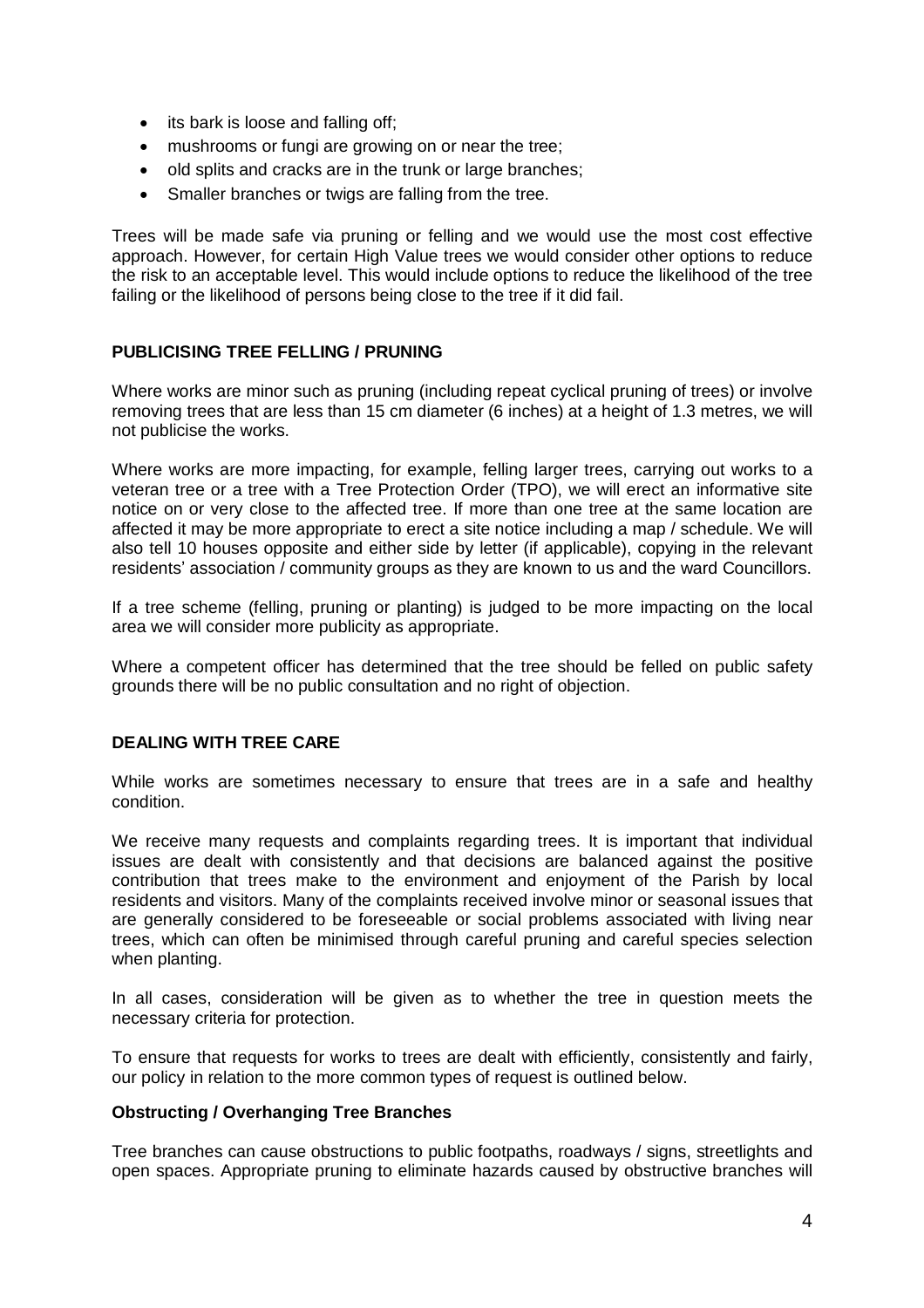normally be acceptable, providing efforts are made to retain the shape of the tree.

We will undertake work to trees in Council ownership / management to maintain a minimum 5 metres clearance over roads and 2.4 metres over formal footpaths.

We will not prune trees that overhang neighboring properties unless the trees are dangerous or causing an actionable nuisance (i.e. touching the walls, roofs, windows, gutters, garage etc.). This will ensure that damage to property such as aerials, tiles or gutters is avoided.

Adjacent Landowners do have a common law right to prune back tree branches **to their boundary**, providing that this would not lead to tree death and providing that the tree in question is not protected by a Tree Preservation Order (TPO) or situated within a Conservation Area.

## **Shading and Loss of Light**

Trees are often perceived to block light to nearby properties. However, pruning or removal of trees will often have a negligible impact on the amount of light reaching a house or garden. Therefore, tree works to improve light levels will not normally be considered. However, we will consider taking action (pruning or felling) in the following circumstances:

- if the height of the tree is more than 12 metres and the distance between the base of the tree and the window of the nearest habitable room is less than 5metres;
- if the height of the tree is less than 12 metres and the distance between the base of the tree and the window of the nearest habitable room is less than half the height of the tree (where the separation between the edge of the tree canopy and a vertical line through that window is less than 2metres).

A 'habitable room' is a dining room, lounge, kitchen, study or bedroom but not a WC, bathrooms, utility room, landing or hallway.

Where elderly, infirm or disabled persons who spend a significant amount of time within their home are affected by loss of light, or it can be established that the presence of trees is detrimental to the health of such residents; further consideration will be given to the management approach to trees. This consideration will also take into account the quality and importance of the tree in question, as well as the benefits to the wider community.

## **Loss of View**

Trees will only be pruned or removed to restore views when necessary to retain important public viewpoints or there is potential to bring about significant public benefit and/or enhance the local landscape or townscape. Historical records may be used to determine the level of management required. Pruning of trees for highway sight-line requirements will be dealt with on a case by case basis.

## **Trees affecting reception (Television / Satellite / Solar Panels)**

Pruning in the short term may help improve television reception. However, in the long term the flush of quick, extra growth associated with pruning can exacerbate the problem. In most cases the problem can be resolved by relocating the aerial or satellite dish, or alternatively using a booster. Residents are advised to contact their satellite or TV provider for specialist advice. Removal or pruning of trees to enable a clear television reception would only be considered in exceptional circumstances.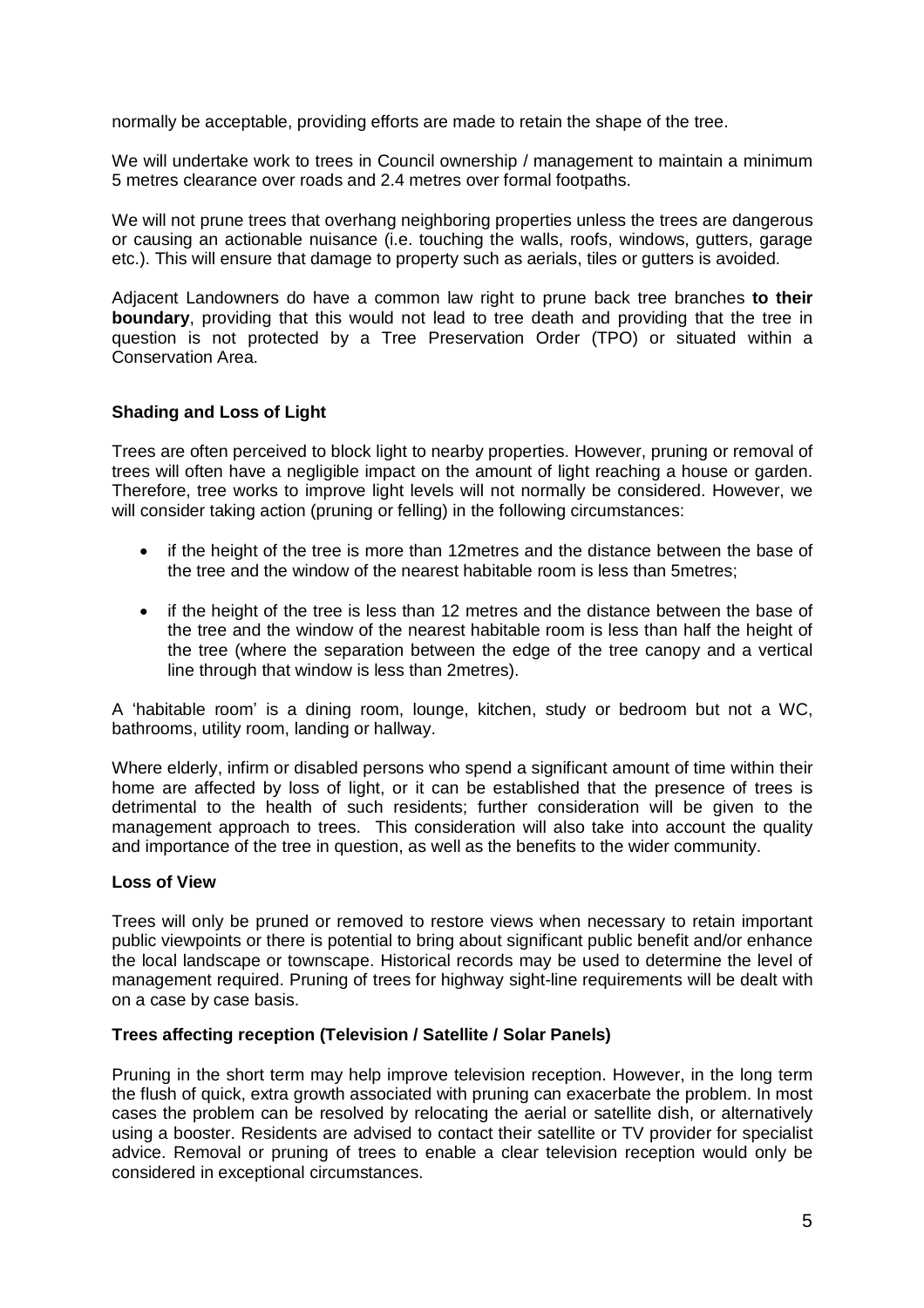Similarly we will not prune or fell a tree in our ownership / management to improve natural light to a solar panel. Whilst we recognise the need for renewable energy sources, trees are also important in tackling climate change.

#### **Overhead Cables / Telephone Wires**

Utility companies have certain legal rights to carry out works to public or privately owned trees to address health and safety problems and to maintain a clearance between trees and their apparatus to ensure continuity of supply. This may sometimes involve the loss of trees. Where works to trees are necessary as a result of proximity or conflict, we will encourage utility operators to adopt the most appropriate long term solution, giving consideration to tree health, local tree cover and visual amenity.

Problems caused by branches interfering with privately owned telephone wires can usually be eliminated through appropriate pruning and tree removal would not usually be considered.

We will not prune or fell a tree in our ownership / management to prevent or reduce interference with telephone wires. We would recommend contacting the telephone service provider in such circumstances.

#### **General / Minor Nuisances**

We will not fell or prune trees solely to alleviate problems caused by natural and/or seasonal phenomena, which are largely outside of our control. There are a variety of potential nuisances associated with trees, most of which are minor or seasonal and considered to be normal and acceptable consequences of living near trees. Examples of such problems are:

- Falling leaves, sap, blossom, fruit, nuts, bird and insect droppings;
- Insects associated with trees (spiders, wasps, flies etc.);
- Reduction or increase of moisture to gardens;
- Suckers or germinating seedlings in gardens;
- Leaves falling into gutters, drains or onto flat roofs;
- The build-up of algae on fences, paths or other structures.

Clearing of leaves from gutters and pathways and weeding of set seeds are considered to be normal routine seasonal maintenance which property owners are expected to carry out.

Falling leaves, sap, blossom, fruit, nuts, bird and insect droppings are not readily controllable by pruning and cleaning of affected surfaces can be considered to be routine maintenance. Pruning will not normally be considered solely as a way of alleviating problems with these issues alone.

We would not normally prune or fell a tree under our ownership / management that bears poisonous fruit / foliage (such as laburnum or yew).

However, where it is known that unsupervised young children are likely to be exposed to berries or foliage that will make them ill if eaten, we will investigate and take action, where appropriate.

#### **Trees considered too big / too tall**

We will not prune or fell a tree under council ownership / management because it is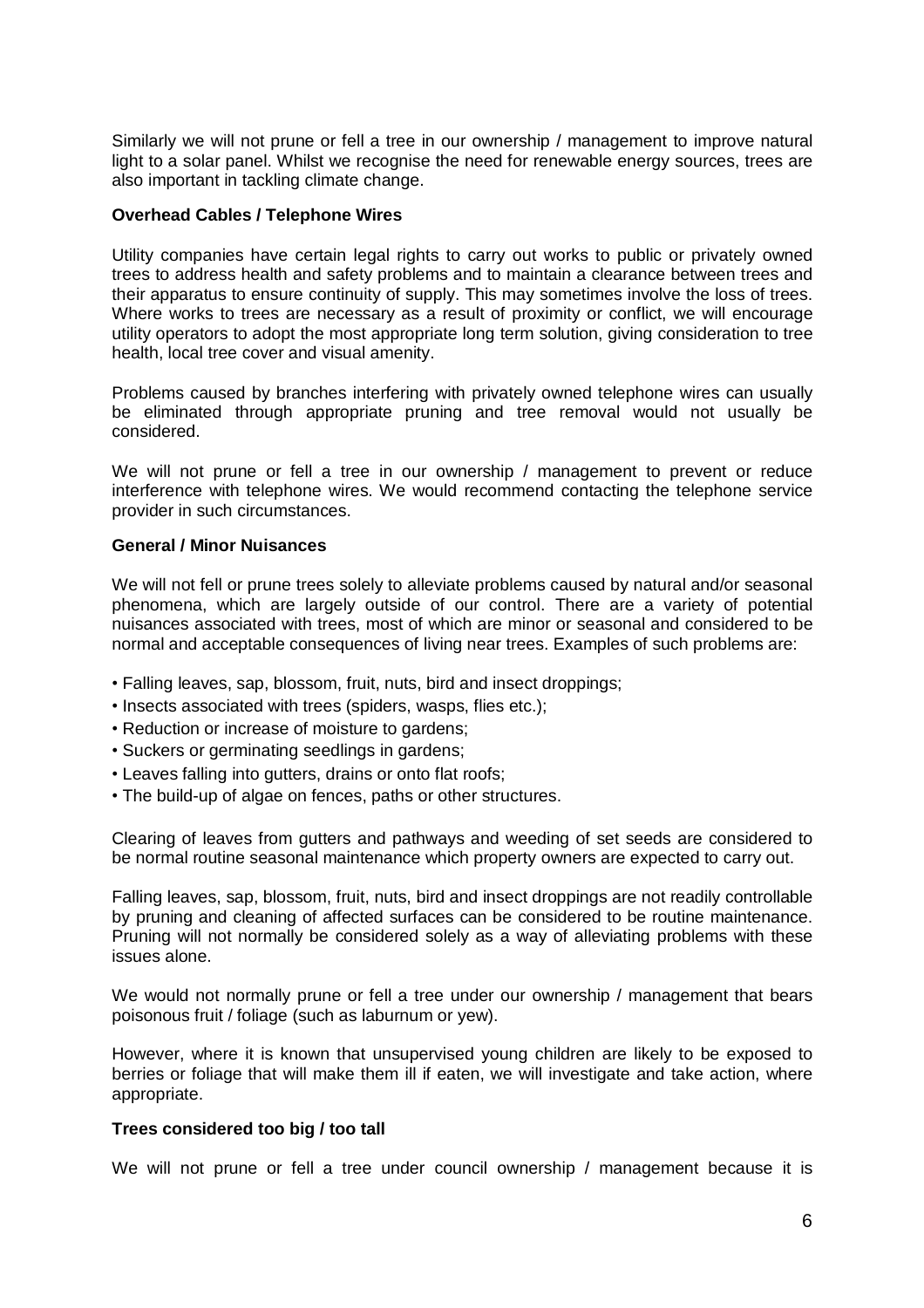considered to be 'too big' or 'too tall' for its surroundings.

#### **Personal Medical Complaint**

We will normally not prune or fell a tree under our ownership/management where a request has been made to do so because of a personal medical complaint. However, where it can be established that the presence of a tree is causing a detriment to the health of residents further consideration will be given to the management approach of trees.

## **DAMAGE AND TREE ROOTS**

Many tree conflicts arise because of the presence of tree roots and the perception that they are causing damage. Where damage is alleged, each complaint will be investigated on an individual basis. The following guidance will be used in assessing levels of nuisance and identifying appropriate action.

Root invasion in gardens. Tree roots in gardens are a natural occurrence and root presence is unlikely to be affected by tree pruning or removal. Landowners do have a common law right to prune back tree roots to their boundary, providing that this would not lead to tree death and providing that the tree in question is not protected by a Tree Preservation Order (TPO) or situated within a Conservation Area.

Most species of deciduous tree will re-sprout from the stump when cut down. Many species will produce a new growth shoot from a root if it becomes exposed to sunlight through ground erosion. Some species readily produce shoots from their buried roots as a way to regenerate and this is often stimulated by stresses, such as heavy pruning or felling. Numerous tree species (including Cherry and Poplar) are therefore likely to produce vigorous root suckers as a response to being felled. Poisoning a stump to prevent such suckering is not always successful since application of herbicide onto a stump face often only affects the stump and the upper roots.

Tree felling or branch pruning in response to root invasion in gardens would not normally be appropriate, as such works are likely to worsen existing problems. The pure encroachment of roots into adjoining land is not considered to amount to actionable nuisance.

#### **Damage to walls and fences**

It is often possible to rebuild or repair garden walls and fences to take account of adjacent trees.

This can be achieved in a number of ways (for example installing a section of railing or bridging foundations around the base of a tree). Therefore, where trees are considered to be causing damage to walls or fences, we will only consider tree removal if the walls or fence is irreplaceable and of exceptional importance e.g. a retaining wall or of historical interest, or if there is a risk to public health in leaving the tree which cannot otherwise be mitigated. If a damaged wall or fence was constructed after planting of the tree, it may mean that the design or construction has failed to take the presence of nearby trees into account.

#### **Damage to paths**

It is often possible to repair paths to take account of adjacent trees and tree roots. Where roots protrude they can be root pruned, or the path re-laid around the tree with flexible materials such as asphalt to provide a smooth surface. Where trees are considered to be causing damage to paths or footpaths, we will not normally consider tree removal except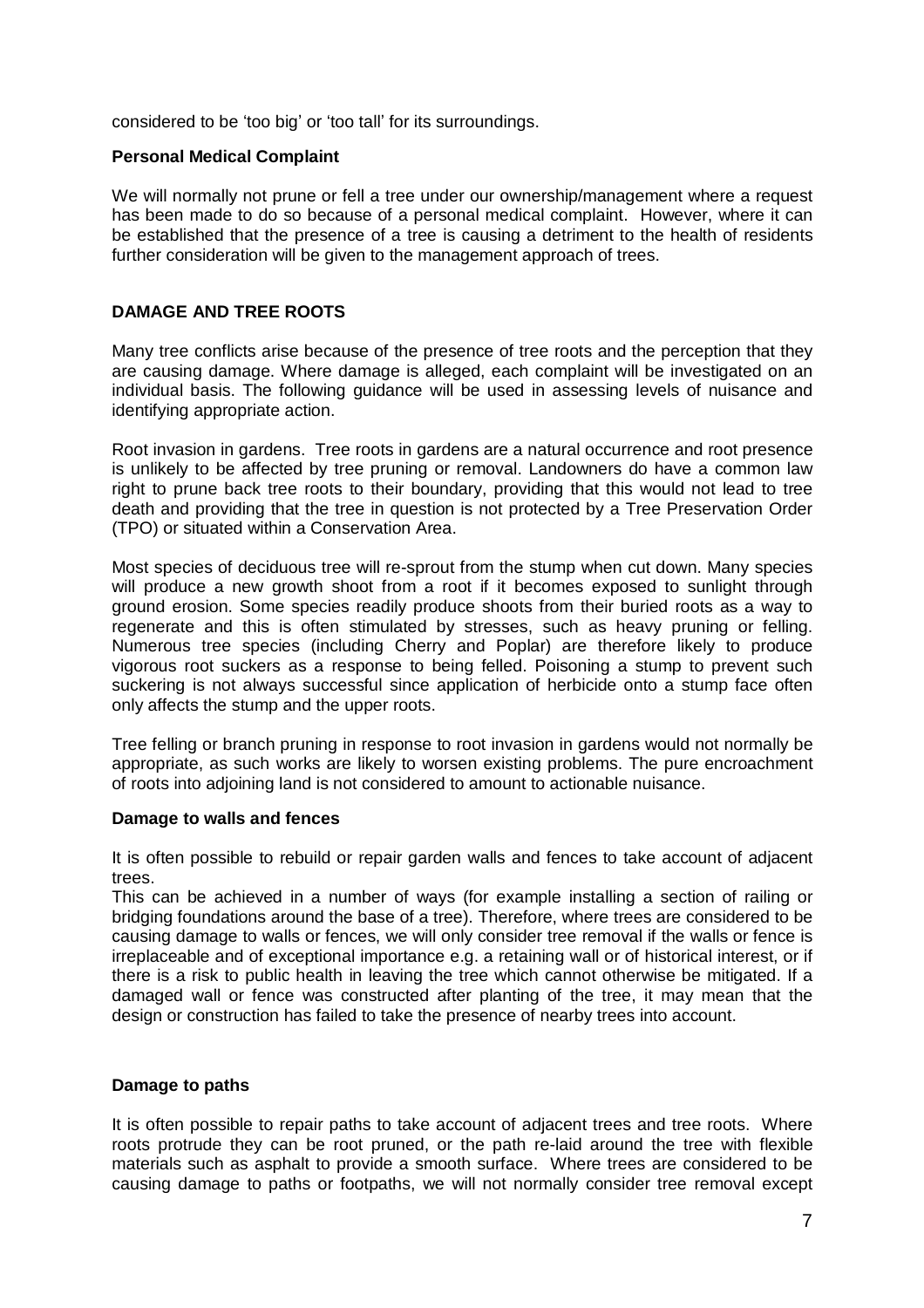where there is a risk to public health which cannot otherwise be mitigated.

#### **Damage to drains or water pipes**

There is no evidence to suggest that the tree roots can actively penetrate an intact pipe or drain, but they can find their way into drains by any existing fault and increase damage. In these situations, the owner of the drain should seek to get the drain repaired at their own expense. Tree removal will not normally be considered.

#### **Trip Hazards**

We will make safe an unacceptable trip hazard in a street, road or highway which is caused by a tree in our ownership / management.

#### Installation of drop kerbs

We will consider felling or pruning the roots of a tree under our ownership / management to allow the installation of a drop kerb. Each case will be considered on an individual basis.

#### **Subsidence**

While we recognise our responsibilities for the trees in our ownership / management, we will expect any claim against our own trees to be supported by sufficient evidence by relevant authority/ industry body to show that the tree in question is a contributory factor in the subsidence. Where this evidence is provided, we will obtain expert specialist advice to verify submitted evidence as necessary. We will therefore require the following information in order to consider a claim associated with tree related subsidence:

- description of type of damage;
- indication of seasonal movement;
- levels and distortion survey;
- visual evidence of damage;
- depth of foundations demonstrated from excavated trial holes;
- analysis of soil type under foundation;
- presence and identification of trees roots.

We will not normally subject our trees to regular heavy pruning to deal with suspected damage. Instead we will where feasible opt for removal and replacement planting with an alternative species that is less likely to cause future problems.

#### **Heave**

When a tree is removed in a clay sub-soil, the soil will rehydrate and swell in volume. The expansion may lift the foundations and cause cracking to the property. This is known as 'heave'. This is more likely to occur if the removed tree was mature and had a high water demand such as an oak tree. No liability, at present, falls upon a local authority for damage due to heave resulting from tree removal where this is requested by the third party.

## **PROTECTED TREES**

Tree Preservation Orders (TPO's)

A TPO is a legal document made, administered and enforced by the local planning authority,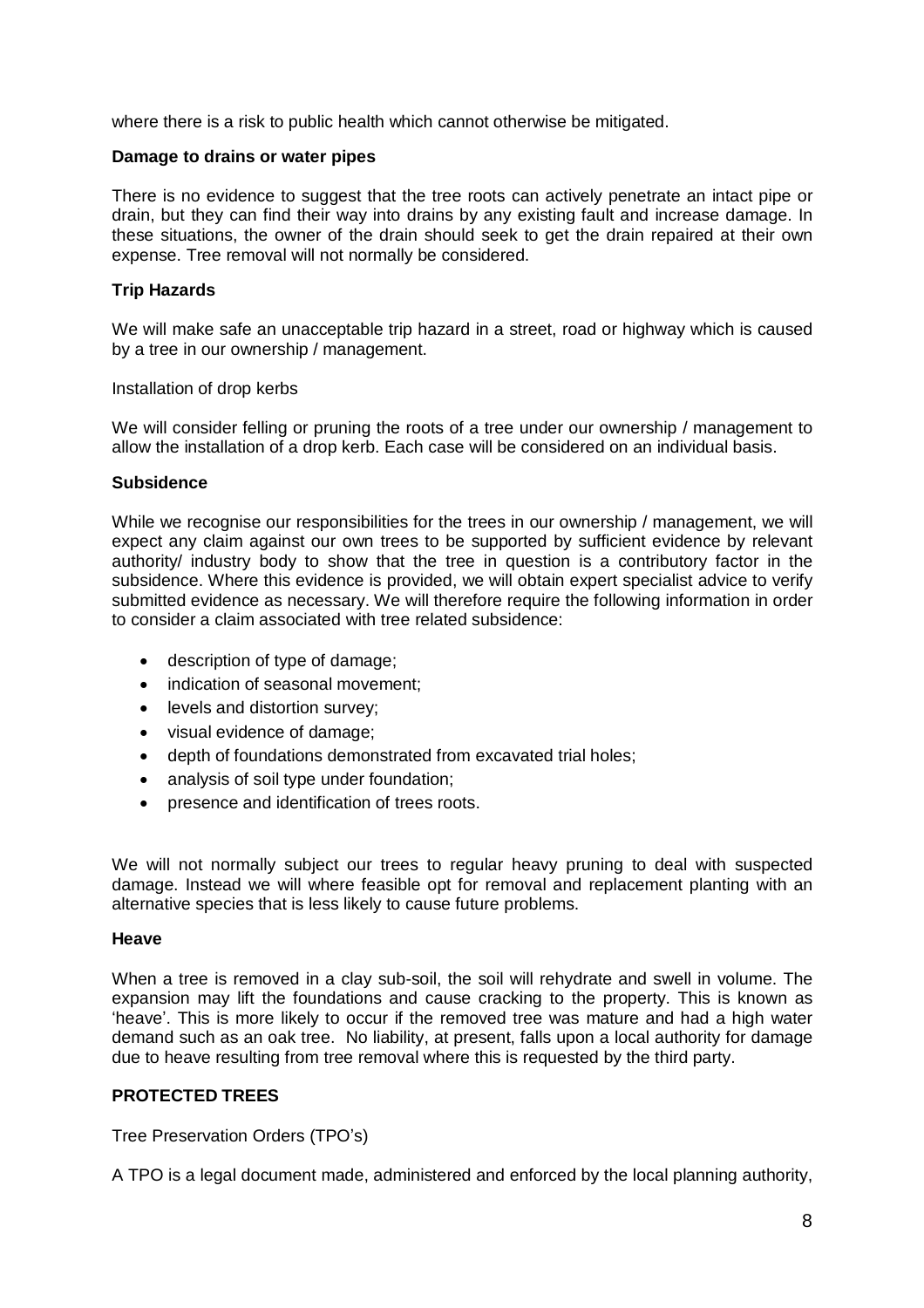to protect specified trees and woodlands with public amenity value.

A TPO prevents cutting down, uprooting, topping, lopping, willful damage or destruction of trees (including cutting roots) without permission.

The Parish Council recognizes its responsibilities in regard to its trees that are protected by TPOs.

#### **Trees in Conservation Areas**

It is an offence to cut down, prune, lop, top, uproot or willfully damage or destroy a tree in a conservation area without giving prior written notice to South Cambridgeshire District Council.

If a tree has a stem diameter greater than 75mm (3") measured 1.5m from the ground level, six weeks' notice must be given of any tree works that are proposed. This enables Hardwick Parish Council to assess the proposed works and if necessary serve a Tree Preservation Order. If no decision is received within six weeks then consent is gained by default.

The Parish Council recognizes its obligations when undertaking works to trees in conservation areas.

## **Forestry Commission (FC) Felling Licenses**

A felling license from the Forestry Commission may be required to fell more than five cubic metres of timber per calendar quarter. Contact the Forestry Commission.

## **OTHER FACTORS CONSTRAINING WORK TO TREES**

#### **Birds**

Under the Wildlife & Conservation Act 1981 (as amended) it is an offence to kill, injure or take wild birds, their young, their eggs or nests. Non-urgent major tree work involving tree removal / reduction and hedge cutting operations should not normally be undertaken during bird nesting / breeding season, which is considered to be from 1st March to 31st July.

#### **Bats**

Bats are a European Protected Species and are protected by the Conservation of Habitats and Species Regulations 2010 and the Wildlife & Countryside Act 1981 (as amended). Causing damage to a roosting / nesting site is a criminal offence which can lead to imprisonment. Trees displaying signs of roosting bats will be referred to an Ecologist before any work commences. Any trees supporting roosting bats will not be worked on until Natural England is consulted.

#### **Restrictive Covenants**

Occasionally, restrictive covenants attached to the deeds for a property may restrict what work can be undertaken to trees.

#### **VANDALISM AND DAMAGE TO COUNCIL OWNED/MANAGED TREES**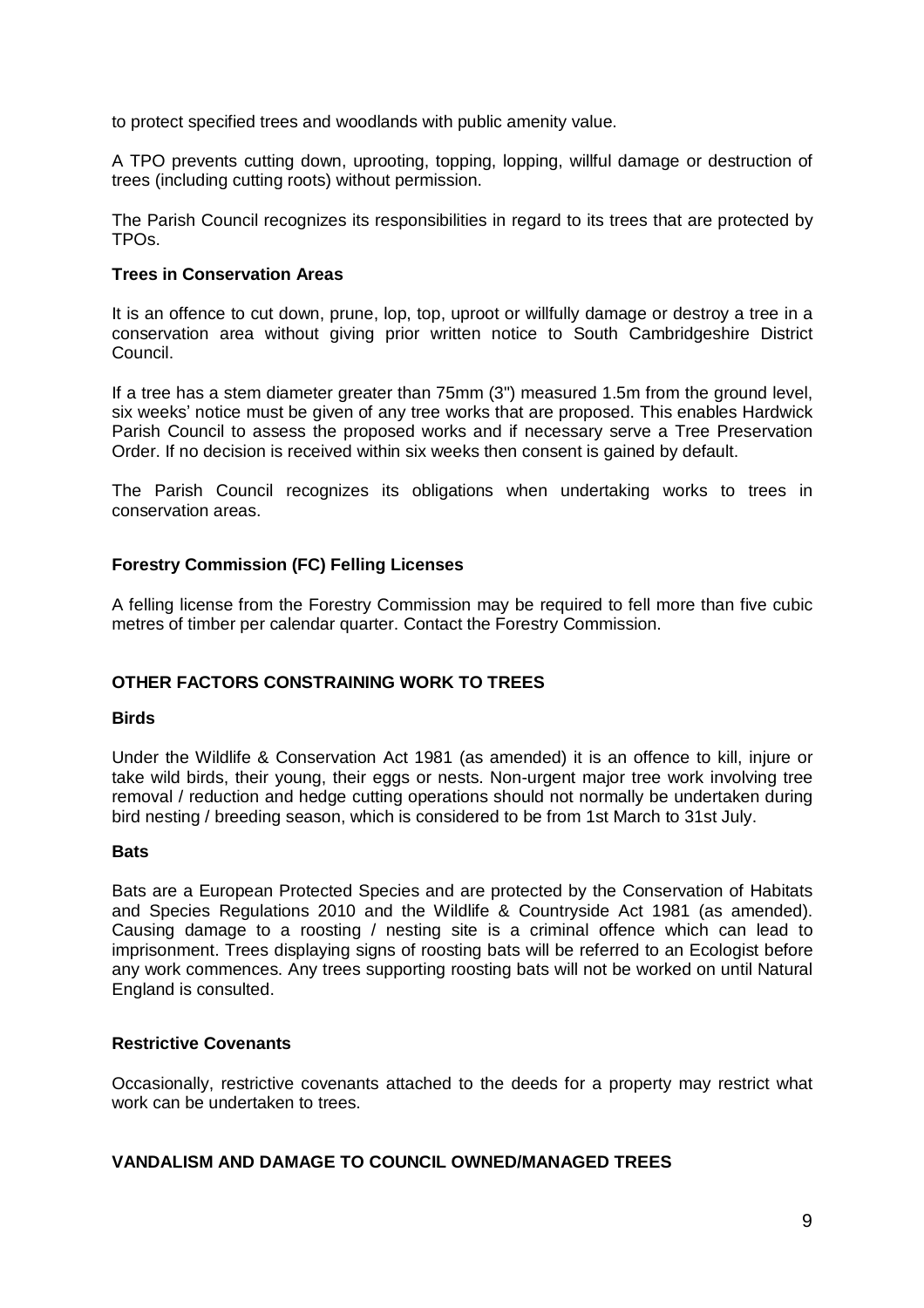Vandalism is an increasing pressure on trees. Usually it is young newly planted trees that are damaged; however, mature trees are often damaged too. There are various ways in which vandalism can be counteracted, but none of these is 100% effective against determined attack.

The main methods of deterring vandals are to plant large numbers of very young trees, known as whips, or to plant larger robust trees depending on the site. Another method is to put guards or fencing around trees, but these have to be large enough and strong enough to offer real protection.

This latter approach tends to be the most expensive method and only appropriate in very high profile positions. In the long run, increasing environmental awareness within schools and communities should help reduce vandalism. There are cases where trees we own / manage have been irrevocably damaged or removed without permission. We will investigate any reports of vandalism / damage to trees in our ownership / management, and try to repair any damage where we can.

Where possible, we will take legal action against the person(s) causing the damage.

## **BIOSECURITY / PEST & EPIDEMIC MANAGEMENT**

Biosecurity is a set of precautions that aim to prevent the spread of pests, pathogens or invasive species. The threat to trees from these has never been greater and as a large landowner we undertake to follow best practice and specific advice which is regularly published by the Forestry Commission. Attendances to high risk sites are subject to risk assessment and we employ measures to minimise pest or disease spread.

## **TREE PRUNING TECHNIQUES**

We will seek to ensure that tree works are carried out to the highest standards. In carrying out tree works, we and any third party working on trees over we have a responsibility, will ensure that pruning conserves the overall amenity value, form and shape of the tree and all tree works must be carried out in accordance with British Standard 3998 – Recommendations for Tree Work. Particular pruning specifications may or may not be appropriate for trees of different ages, species, health and condition, or even between trees of the same species depending on their condition, age and environment. Clear and acceptable pruning objectives are necessary in advance of approval of a pruning specification. The pruning objectives may require implementation of one or more of the following operations:

## **Crown lifting**

The removal of the lowest branches of a tree so that the remaining lowest branches are at a specified height, usually 2.4m over a footpath and 5m over a road. This operation is undertaken for a number of reasons, such as to allow access under a tree; to clear branches from low structures; or to allow light under the canopy.



## **Crown thinning**

The removal of a specified proportion of branch

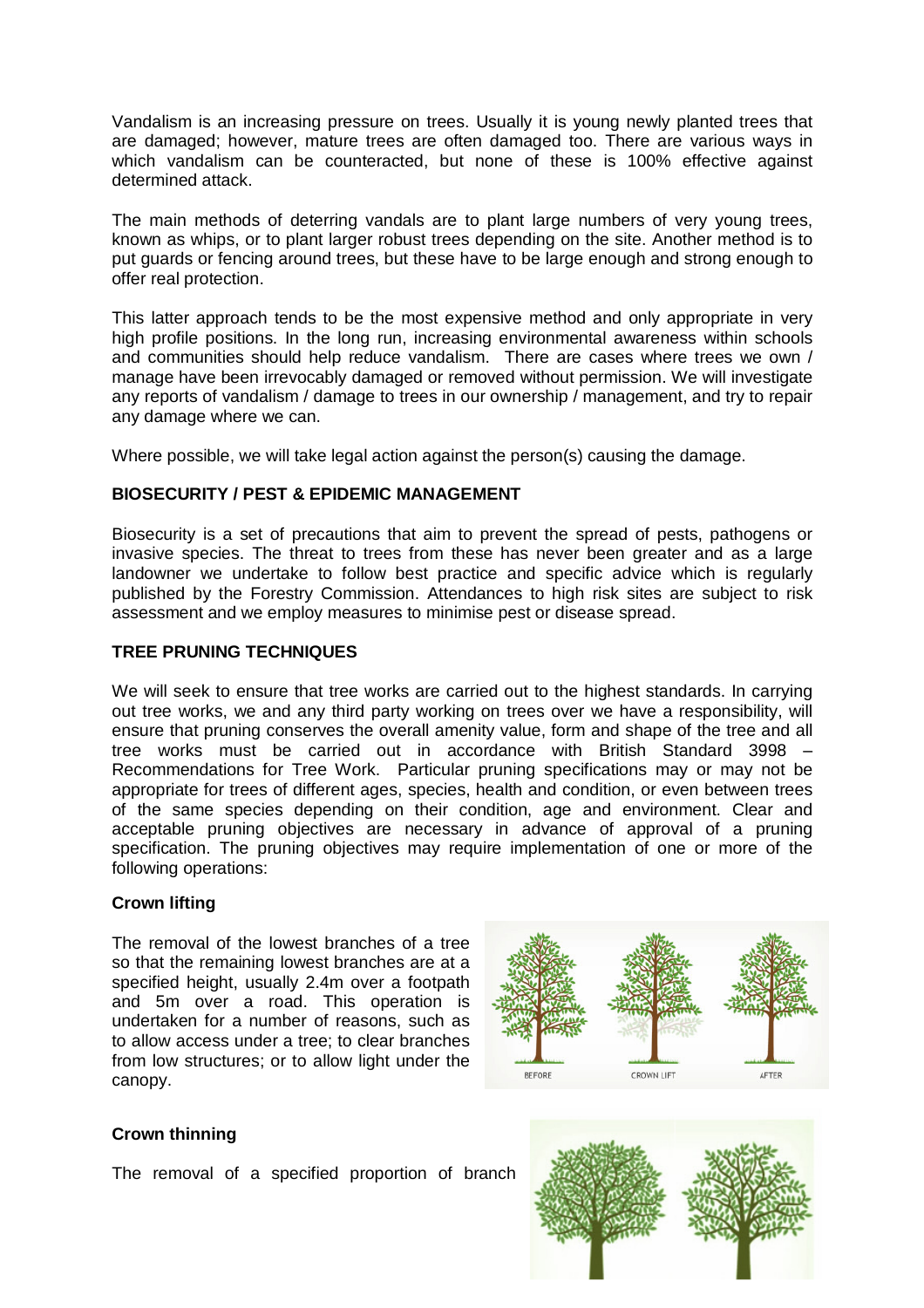material from the interior of the crown without affecting the shape of the tree. This operation is usually undertaken to reduce crown density; form a healthy branch structure by removing dead; diseased, damaged, crossing and rubbing branches, and allow more light through the canopy. Many tree species evolve a canopy density for adaptive reasons and crown-thinning can increase turbulence and cause drought stress and branch failures. For this reason, crown thinning is usually only acceptable when carried out as part of crown cleaning or balancing works.

## **Crown Reduction**

Reducing the overall size of the crown area by a specified percentage by pruning back the leaders and branch terminals to lateral branches that are large enough to assume the terminal roles (at least one third the diameter of the cut stem). Crown reduction up to a maximum of 15-20%



may be acceptable to semi-mature trees providing cuts do not exceed 5-7cm and where shaping and restricting size and spread is essential. Crown reduction of mature or older trees is not normally acceptable as it can severely affect tree health and may lead to the death or decline of the tree and is generally only acceptable as management of last resort.

## **Topping**

This entails cutting at a certain height to reduce the height of the tree. Topping is not acceptable as it severely affects the public amenity and health of the tree, sometimes leading to death. Topping can also lead to future problems due to a flush of weak re-growth that can represent a danger and also exacerbate existing problems. If height reduction is considered essential and unavoidable, crown reduction (see above) is preferred.

## **Pollarding**

This severe operation entails the removal of the entire tree's branch structure back to the trunk. Pollarding is an ancient way of maintaining trees that is sometimes necessary, particularly on trees that have been pollarded previously. Only certain species will tolerate this degree of pruning, and new growth may be weak and prone to tearing off. This method of management is not therefore normally acceptable.



## **Dead Wooding or Crown Clean**

This operation is similar to a crown thin except that only dead, diseased, crossing and rubbing branches are removed to tidy up the appearance of the tree. No healthy, sound wood is removed. This operation is recommended to help maintain a healthy, safe tree.

## **Formative Pruning**

The removal of problematic or potentially problematic branches, ensuring good tree development.